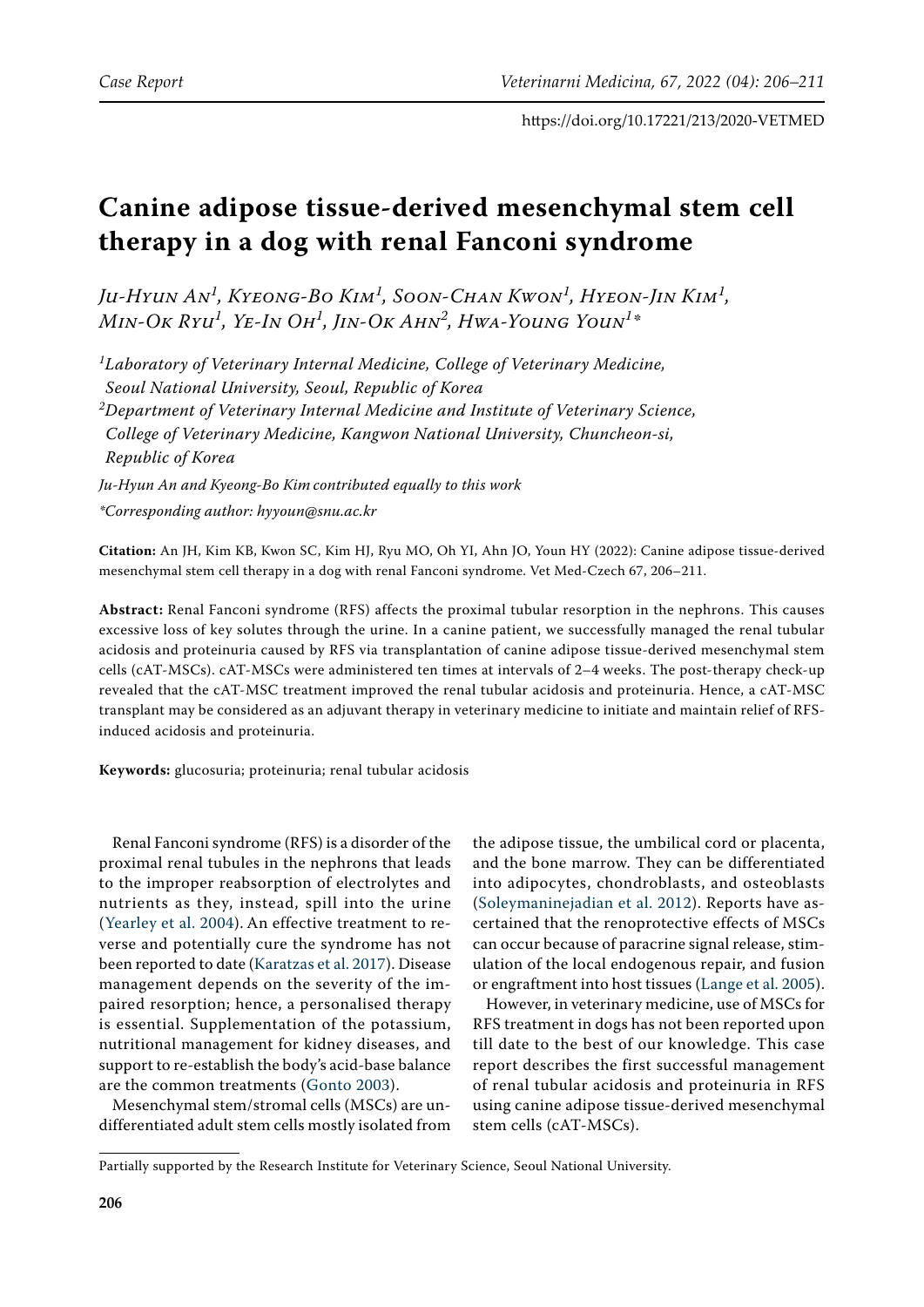#### **Case description**

A 7-year-old, 3.0 kg, spayed female Poodle previously diagnosed with exocrine pancreatic insufficiency (EPI) was presented to the Veterinary Medical Teaching Hospital of Seoul National University with polyuria and polydipsia. Following the diagnosis of EPI, the patient had been treated with vitamin B12 (0.5 mg/kg subcutaneously once per 2 weeks) and pancreatin (Norzyme cap. 10000; Pharmbio Korea, Seoul, Republic of Korea).

The serum biochemistry revealed hypophosphatemia [phosphorus (IP), 0.71 mmol/l, reference: 0.74–1.77 mmol/l, hypoglycaemia (glucose, 2.83 mmol/l, reference: 3.33–6.66 mmol/l) and low potassium  $(K^+)$  levels  $(K^+, 2.93$  mmol/l, reference: 3.9–5.1 mmol/l). The dog was not azotemic, and the liver enzymes were not elevated during this period. Urine samples collected via cystocentesis repeatedly tested positive for the presence of protein  $(1+)$ , glucose  $(3+)$ , and ketone (trace) on a dipstick analysis, with a urine-specific gravity of 1.007 (reference: 1.030–1.050). A urine smear did not reveal bacterial presence, while the urine proteinto-creatinine ratio measurements and venous blood gas analysis revealed proteinuria (3.00) and metabolic acidosis (pH 7.21, reference: 7.31–7.46; bi-

<span id="page-1-0"></span>

carbonate, 12.4 mmol/l, reference 21–23 mmol/l), respectively. Considering the above results, the dog was suspected to have Fanconi syndrome. The Fanconi syndrome screening test (IDEXX, Seoul, Republic of Korea) results revealed severe aminoaciduria, glucosuria, and lactic aciduria, consistent with the Fanconi syndrome. To exclude the differential diagnoses, serological tests for toxic heavy metals, such as mercury, zinc, copper and lead (Neodin BioVet Laboratory, Seoul, Republic of Korea), were performed, and these revealed no abnormalities. The anamnesis revealed that the dog was fed commercial food (intestinal low fat; Royal Canin, Aimargues, France) and had never consumed other foods or treats like Chinese chicken jerky ([Yabuki et al. 2017\)](#page-5-5), which is well-known to cause of RFS in dogs. After being diagnosed with RFS, the dog underwent treatment based on the Gonto protocol ([Gonto 2003](#page-5-2)). The dog was treated with sodium bicarbonate (Tasna tab; Nexpharm Korea, Seoul, Republic of Korea) for renal tubular acidosis and proteinuria, and treatment with enalapril (Enalapril tab; Dongkwang, Seoul, Republic of Korea), spironolactone (Aldactone film-coated tab; Pfizer Inc, New York, USA), and telmisartan (Semintra oral solution; Boehringer Ingelheim, Ingelheim, Germany) was started.



Figure 1. Dosage changes of renal tubular and glomerular disease after the cAT-MSCs

Arrow heads indicate the time of the cAT-MSCs administration (A). The sodium bicarbonate (B), telmisartan (C), spironolactone (D), enalapril (E) doses were gradually reduced and discontinued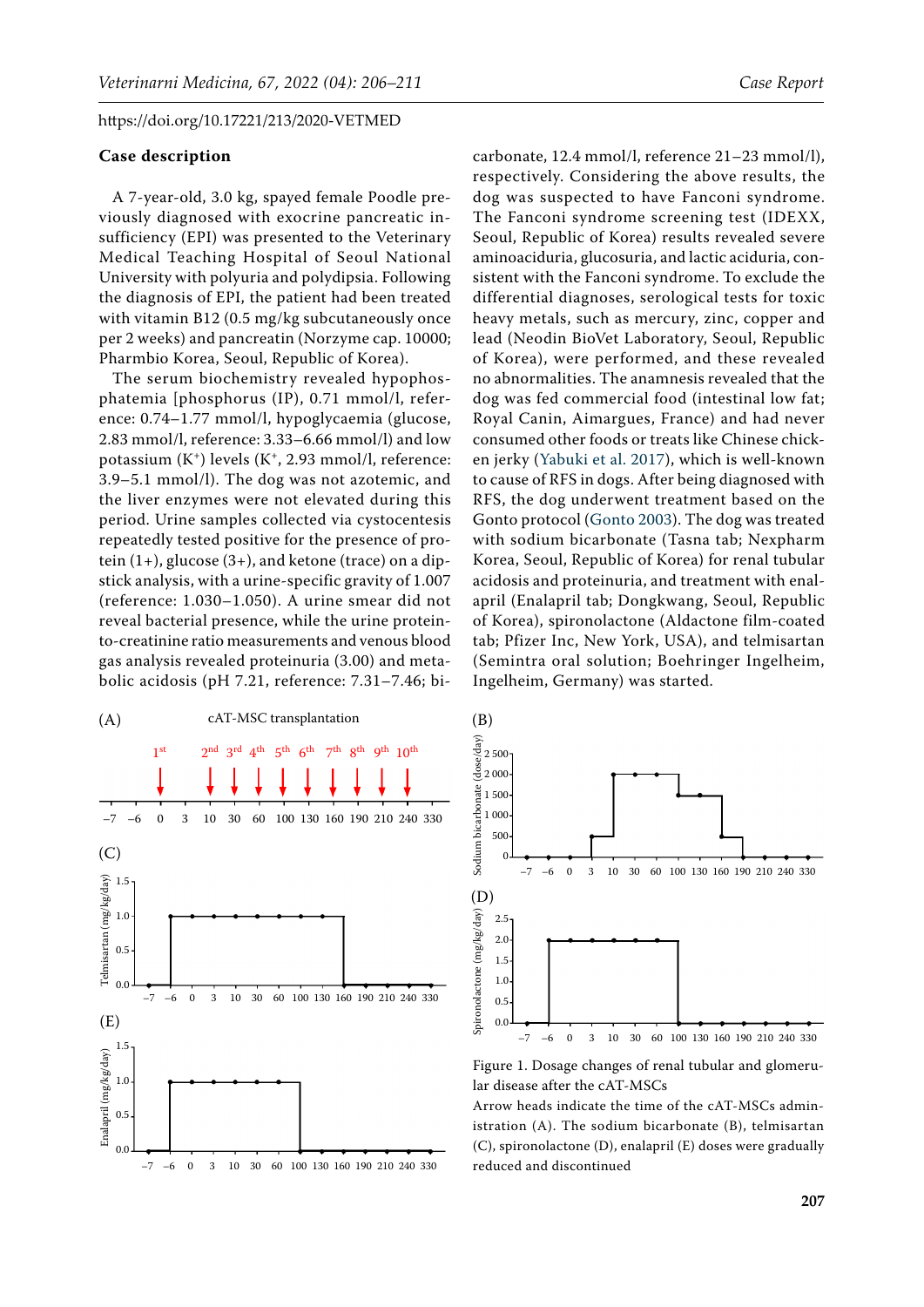4.0

travenously at intervals of 2–6 weeks over a period of 9 months, ten times in total [\(Figure 1A](#page-1-0)). Three to four passages of fresh stem cells applied as therapeutics to patients were collected from the adipose tissue from healthy dogs, and the stem cell extraction method was carried out by a previously established method ([Yang et al. 2018\)](#page-5-7). The cAT-MSCs positively expressed CD29, CD44, and CD90 and did not express the surface markers CD34 and CD45 by flow cytometry. In addition, it was confirmed

#### https://doi.org/10.17221/213/2020-VETMED

After that, to aid the renal regeneration, an allogeneic transplantation of cAT-MSCs was performed. The consent of the patient's owner was obtained before applying the stem cells as a treatment. After the initial administration of cAT-MSCs, no cAT-MSC-related side effects were observed, and the patient's vitality improved. The stem cells were applied in consideration of the dose previously applied to dogs for treatment ([Perez-Merino et al. 2015](#page-5-6)). This patient received  $2 \times 10^6$  cells/kg cAT-MSCs in-

<span id="page-2-0"></span>

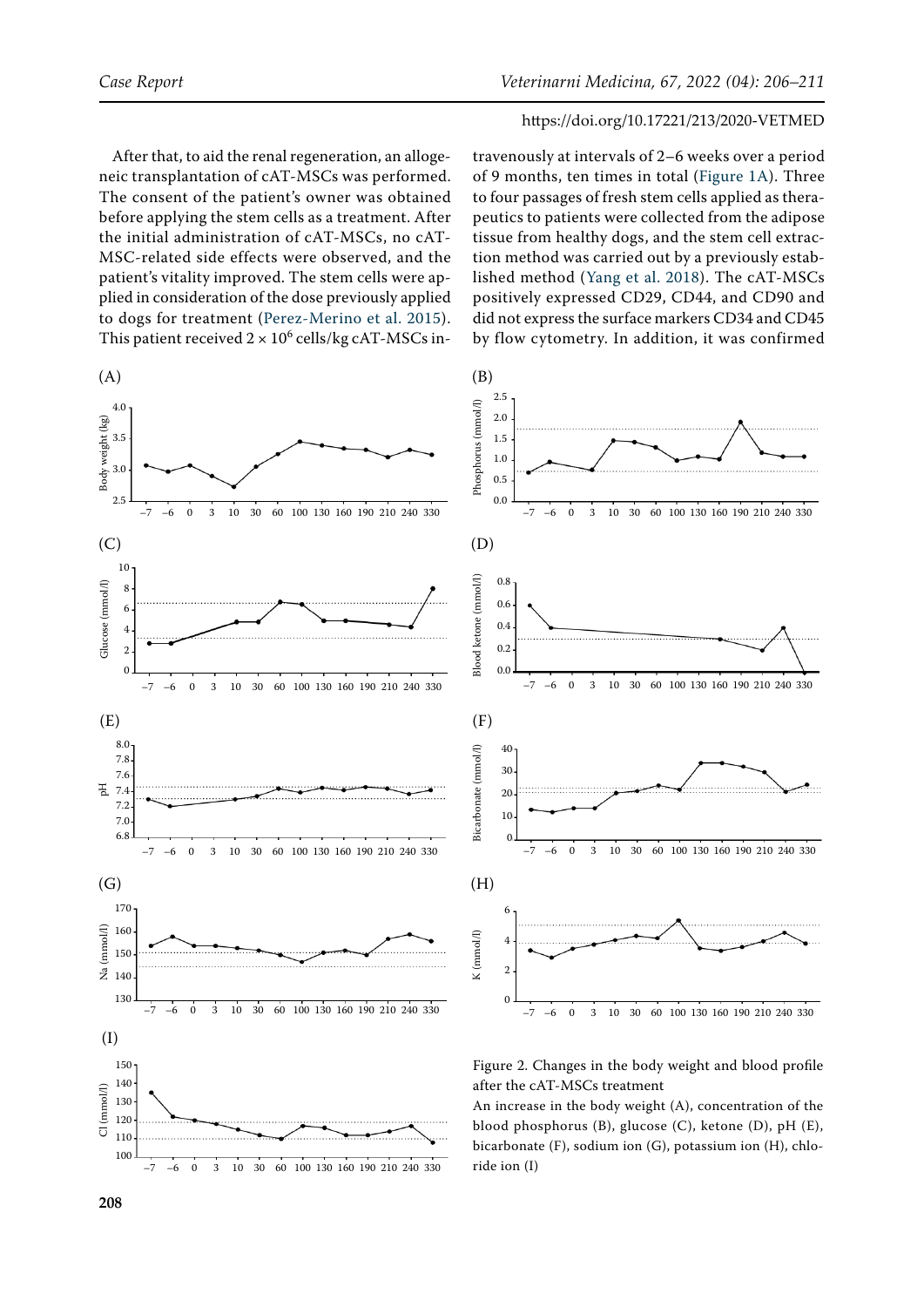<span id="page-3-0"></span>

that the stem cells have the ability to differentiate into adipocytes, osteocytes, and chondrocytes. These data are not shown. During this period, repeated laboratory evaluations revealed progressive lowering of the proteinuria, renal tubular acidosis, electrolyte imbalance, hypoglycaemia, and hypophosphatemia.

The dosages of the sodium bicarbonate and proteinuria-related drugs were gradually tapered during the initial 6 months ([Figure 1\)](#page-1-0) and discontinued during the final 3 months. Since termination of the cAT-MSC treatment, the management of the renal tubular acidosis and proteinuria required no additional treatment. Furthermore, the body weight, and blood glucose and blood phosphorus levels increased postoperatively; however, the dog's electrolyte imbalance was not identified ([Figure 2](#page-2-0)). A urine analysis showed lowering in the proteinuria [\(Figure 3](#page-3-0)), which remained manageable for 3 months after the final cAT-MSC treatment.

## **DISCUSSION AND CONCLUSIONS**

The diagnosis of idiopathic RFS was made according to the following criteria: (1) excessive urinary excretion of amino acids, (2) reduced serum phosphate in an unrestricted diet, and (3) evidence of type 2 (proximal) renal tubular acidosis, including metabolic acidosis (hyperchloremic) ([Karatzas et al.](#page-5-1)  [2017\)](#page-5-1). RFS can be temporary in dogs due to early reversible causes, but, in most affected dogs, the disease is chronic and persistent ([Hostutler et al. 2004\)](#page-5-8).



Figure 3. Changes in the urine analysis after the cAT-MSCs treatment

Urinary specific gravity was increased (A), and urine protein/creatinine ratio was decreased (B). No improvement was found in the urine glucose levels (C)

As described in the literature on the long-term prognosis of affected dogs, many either died or were euthanised shortly after the diagnosis ([Yearley et al.](#page-5-0) [2004](#page-5-0)). The cAT-MSCs treatment provides a method for prolonging the lives of canines who would otherwise be euthanised.

Since the underlying defects responsible for the development of the Fanconi syndrome in dogs have not been fully characterised, treatment recommendations focus on using supplements to minimise the systemic effects of the chronic large-scale loss of key solutes ([Ali and Tariq 2016](#page-4-0)). The recommended treatments in the human and veterinary literature have generally focused on controlling the chronic acidosis and electrolyte abnormalities, with a particular emphasis on potassium and phosphate supplementation ([Wilson and Yendt 1963\)](#page-5-9).

In patients with Fanconi syndrome, precautions are necessary to prevent side effects during the acidosis treatment with bicarbonates. Although high-dose bicarbonate supplementation may be necessary due to the persistent tubular bicarbonate losses, some aspects of the supplementation have been anecdotally reported to cause mild neurological dysfunctions ([Hu et al. 2019\)](#page-5-10). For example, dogs receiving high-dose alkaline supplements twice daily may develop transient mild ataxia or dementia immediately after administration ([Yearley et al. 2004\)](#page-5-0).

Some previous studies reported that the average survival time was longer when RFS was diagnosed early, as 50% of the dogs affected in a previous study died within 90 days of the diagnosis. Similarly, 12 of 21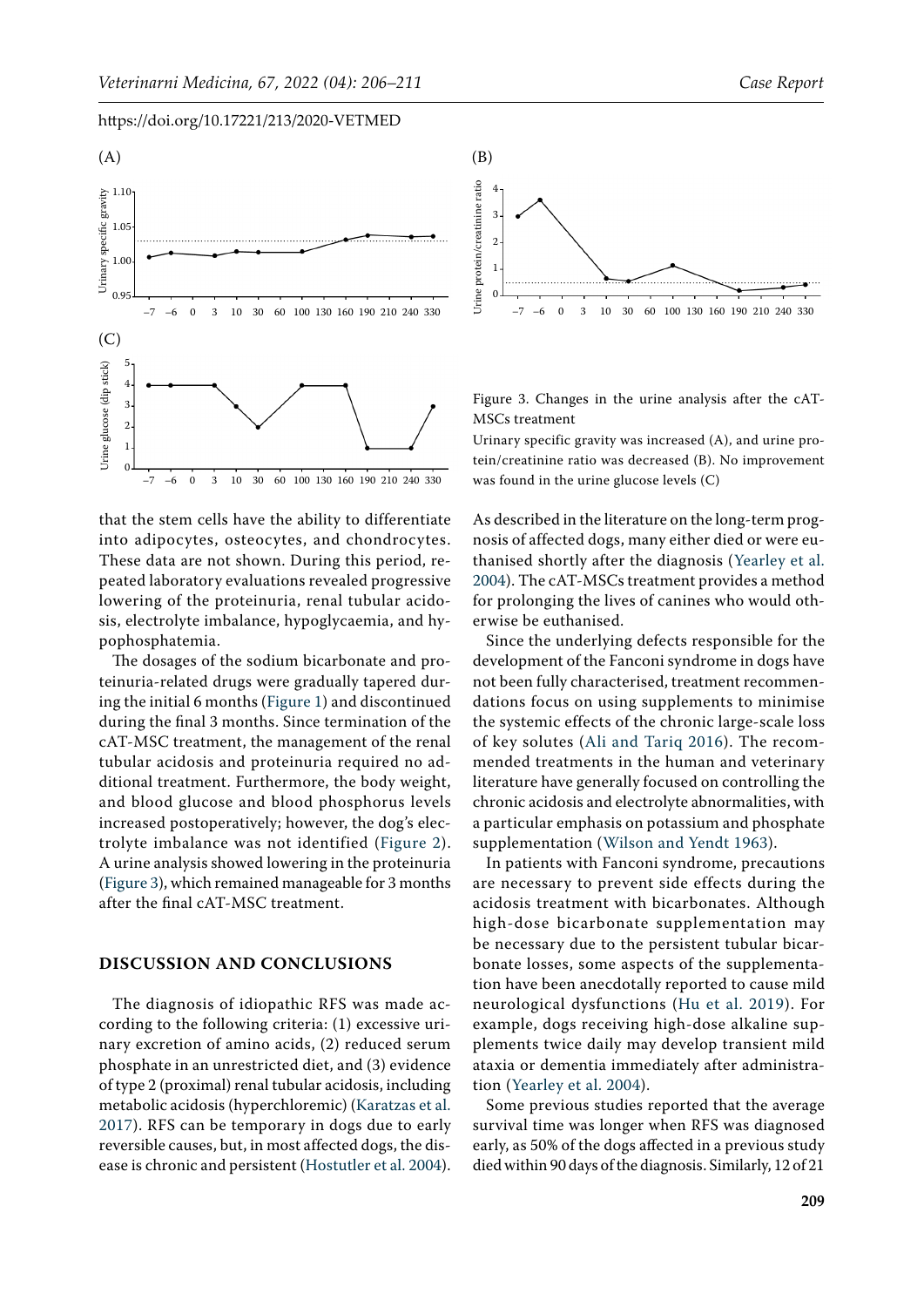(57%) dogs described in a previous report survived < 5 months after diagnosis ([Easley and Breitschwerdt](#page-4-1)  [1976\)](#page-4-1). Most dogs with Fanconi syndrome did not have azotaemia at the time of diagnosis, but the likelihood of kidney failure was a clinically important concern. Although not all dogs with RFS develop kidney failure, it is a common finding and has been reported in several dogs ([Norden et al. 2001](#page-5-11)). Chronic proteinuria may contribute to kidney failure in dogs with RFS ([Nakhoul and Batuman 2011](#page-5-12)).

The mechanism by which stem cells treat renal tubular and glomerular damage has not yet been fully elucidated upon. A previous study demonstrated that the renoprotective activity of stem cells (both in the acute and chronic renal disease models) is due to the stem cell secretion of cytokines and other molecules that inhibit inflammation and fibrosis and promote endogenous repair processes, including angiogenesis ([de Almeida et al. 2013](#page-4-2)). These renoprotective properties have an attractive therapeutic potential for treating renal tubular and glomerular diseases ([Rabelink and van Kooten 2006](#page-5-13)).

This case report described the clinical application of cAT-MSCs for renal tubular acidosis and proteinuria in a canine RFS patient. The initial treatment after the RFS diagnosis consisted of a high-dose bicarbonate supplementation to control the metabolic acidosis and electrolyte abnormalities. Also, enalapril, spironolactone, and telmisartan were administered orally to reduce the proteinuria. After administration of the cAT-MSCs, the need for the sodium bicarbonate and proteinuria-related drugs gradually decreased, and 180 days after stem cell administration, the patient was well managed, without acidosis and proteinuria, despite the absence of these drugs. After the end of the cAT-MSC treatment, the metabolic acidosis and proteinuria were well controlled for three months without any related drugs. In this case, there is a limitation in that there is no long-term follow-up of more than one year after the end of stem cell treatment, so it is not possible to know how long the treatment effect will last. In addition, it is known that there are various methods of injecting stem cells, but in this patient, the stem cells were injected intravenously to evaluate the therapeutic effect. Evaluating the effectiveness of the treatment with other injection methods, such as the direct injection into the organ with ultrasound guidance, would be beneficial for future studies [\(Beerts et al. 2021\)](#page-4-3). In this case, only stem cells were injected alone without any other drug, but in order to increase the efficiency of the stem cell therapy, it would be good to consider applying such a vehicle to patients receiving stem cells. In addition, it cannot be excluded that autoimmunity may cause damage to the glomeruli and tubules in a patient with a previously diagnosed EPI [\(Evans et al. 2020](#page-5-14)). In the case of stem cells, there is a report where regulatory T-cells are activated to stabilise the abnormal immunity and restore kidney damage [\(Sharma and Kinsey 2018\)](#page-5-15). In this case presentation, studies on the mechanisms related to immune cell regulation after stem cell administration in RFS have not yet been conducted, but future studies on this should be conducted.

To the best of our knowledge, this is the first report describing the application of cAT-MSCs for treating a case of canine RFS and its successful management, leading to clinical remission. Although additional studies are needed to further investigate the clinical applications of cAT-MSCs in renal tubular diseases, a cAT-MSC transplantation could be proposed as a novel treatment method for renal tubular acidosis and proteinuria of RFS in veterinary medicine.

# **Conflict of interest**

The authors declare no conflict of interest.

## **REFERENCES**

- <span id="page-4-0"></span>Ali SA, Tariq M. Successful treatment of proximal renal tubular acidosis and Fanconi syndrome with vitamin D replacement. Saudi J Kidney Dis Transpl. 2016 Jul-Aug;27 (4):812-5.
- <span id="page-4-3"></span>Beerts C, Brondeel C, Pauwelyn G, Depuydt E, Tack L, Duchateau L, Xu Y, Saunders JH, Peremans K, Spaas JH. Scintigraphic tracking of <sup>99m</sup>Technetium-labelled equine peripheral blood-derived mesenchymal stem cells after intravenous, intramuscular, and subcutaneous injection in healthy dogs. Stem Cell Res Ther. 2021 Jul 13;12(1): [11].
- <span id="page-4-2"></span>de Almeida DC, Donizetti-Oliveira C, Barbosa-Costa P, Origassa CS, Camara NO. In search of mechanisms associated with mesenchymal stem cell-based therapies for acute kidney injury. Clin Biochem Rev. 2013 Nov;34(3): 131-44.
- <span id="page-4-1"></span>Easley JR, Breitschwerdt DB. Glucosuria associated with renal tubular dysfunction in three Basenji dogs. J Am Vet Med Assoc. 1976 May 15;168(10):938-43.